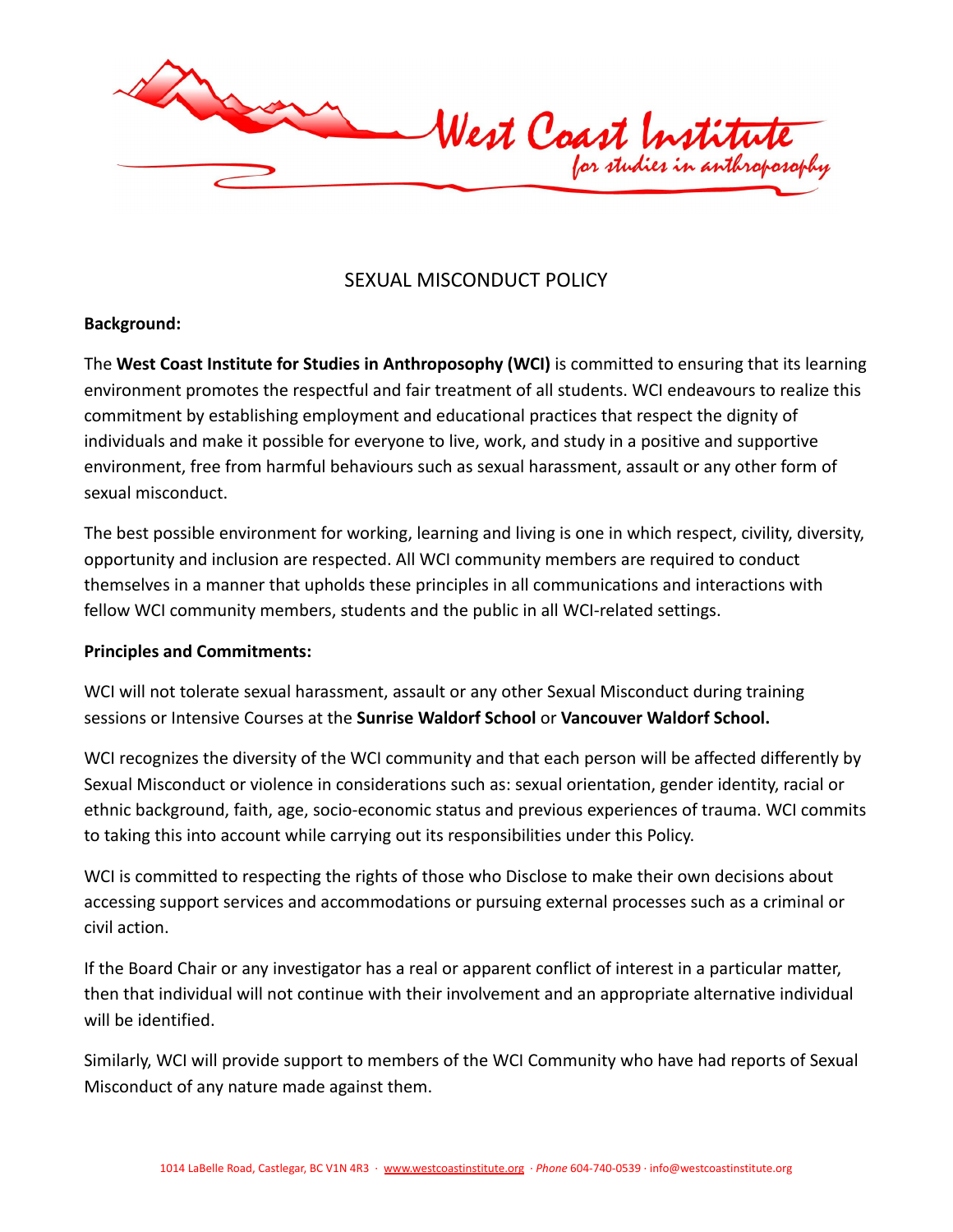WCI is committed to procedural fairness and will respond to and address Disclosures or Reports in a timely manner according to the procedures laid down in this Policy.

#### **Disclosures**

The decision to Disclose and the decision to Report are separate decisions. An individual may choose to Disclose Sexual Misconduct without making a Report. Consequently, Disclosure does not necessarily result in a Report being made, nor might it initiate an investigation.

WCI will make appropriate support services and accommodations available to members of the WCI Community on the basis of a Disclosure, regardless of whether or not they decide to make a Report.

Accommodations may include:

- Change of housing
- Class schedule changes
- Safety planning
- Academic accommodations

WCI recognizes that disclosures of Sexual Misconduct are most often made to someone the individual making the Disclosure already knows. If a Disclosure is made to a member of the WCI Community who is not trained to receive Disclosures, that member is encouraged to contact the Board Chair for support and information on how best to respond to a Disclosure.

WCI commits to respecting the individual's right not to make a Report and will keep the Disclosure confidential. In exceptional circumstances, where required by law or where there is a risk of significant harm to anyone's health or safety and, at the discretion of the Board Chair, WCI may notify third parties such as the police.

If WCI notifies a third party the Board Chair will inform the individual who made the Disclosure and will ensure that appropriate support services are made available.

#### **Reports**

Anyone directly subjected to Sexual Misconduct can make a formal, written Report against a member of the WCI Community under this Policy. The Report should include the name of the respondent, dates and names of witnesses (if any) and particulars of the alleged sexual misconduct.

Reports must be submitted to the Board Chair who will address them in accordance with the Procedures to this Policy.

## **Definitions**

**Sexual Misconduct** is any sexual act or act targeting an individual's sexuality, gender identity or gender expression, whether the act is physical or psychological in nature, that is committed, threatened or attempted against an individual without that individual's Consent. This includes but is not limited to: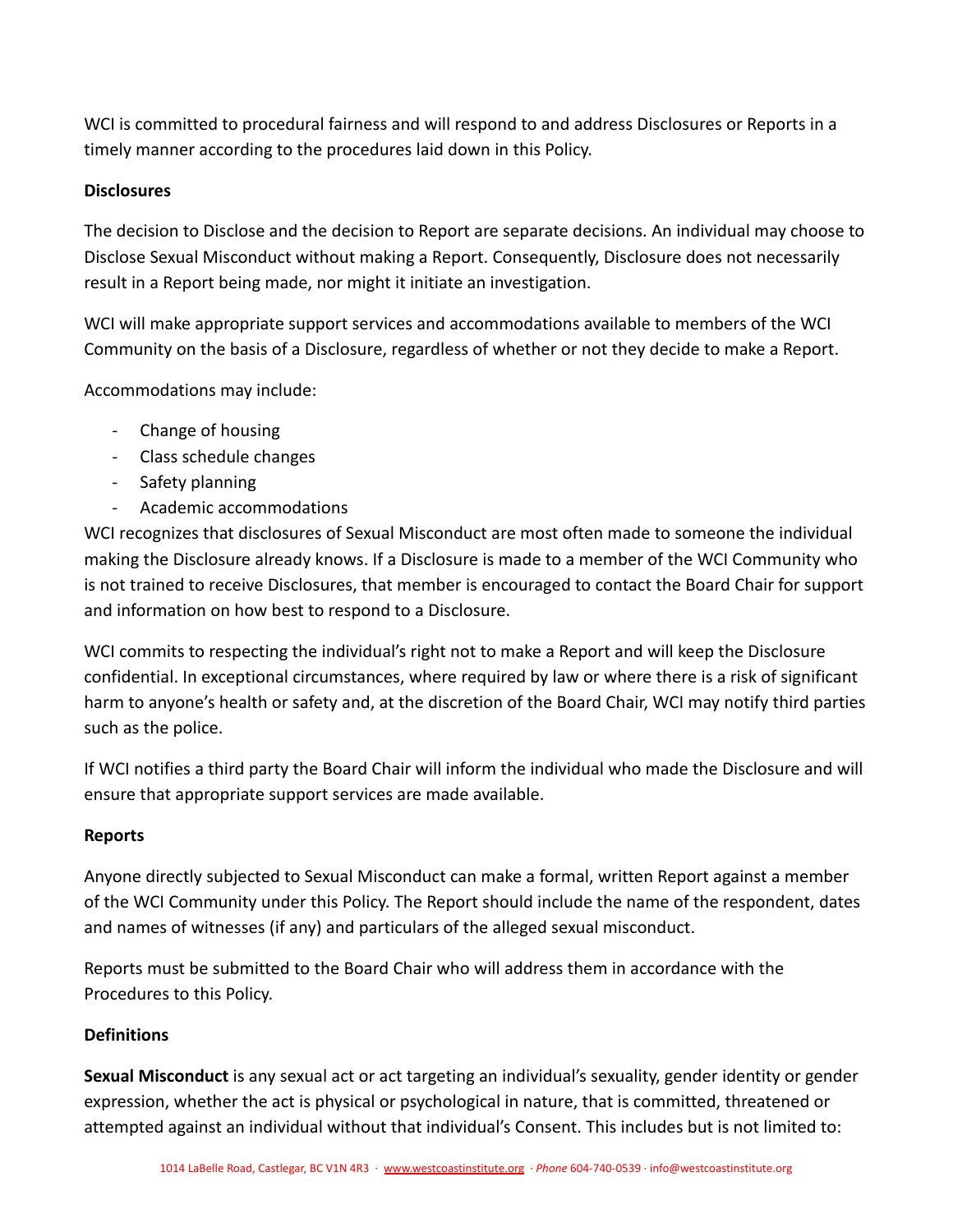sexual assault, sexual exploitation, sexual harassment, stalking, indecent exposure, voyeurism and the distribution of sexually explicit photographs or videos of a person without their Consent.

**Consent** is the voluntary agreement to the act or acts in question and to continue to engage in the act or acts. Consent cannot be implied, and it can be revoked at any time during the act or acts in question.

**WCI Community** are students, employees, independent contractors, holders of teaching appointments, housing providers or anyone involved in WCI business.

### **Investigation of a Formal Report**

Records concerning the investigation of a formal complaint will be maintained in a separate confidential file under the jurisdiction of the Business Administrator. To the extent reasonably possible, the complaint, the names of the relevant parties and witnesses, and the circumstances surrounding the complaint, will be kept confidential.

Investigation will be conducted by a Special Committee that will consist of four of the following, to be determined by the Board Chair:

- WCI Board Chair or delegate from the Board of Directors
- Program Director
- Business Administrator
- One faculty member selected by WCI Program Directors

The Special Committee's role is to attempt to determine if a violation of this policy has occurred and, if it has, to recommend appropriate action to the Board Chair. The committee may investigate in any manner they deem appropriate in order to obtain the information required. This may include, but is not limited to:

- Requesting a written response to the Report from the Respondent, including a list of any potential witnesses along with a description of the information those witnesses are expected to provide, and any relevant documents, including any social media communications
- Meeting with or requesting further information from the Complainant
- Meeting with or requesting further information from the Respondent
- Meeting with or requesting further information from any other individuals who may have information relevant to the investigation, including any witnesses identified by the Complainant or the Respondent
- Inviting the Complainant and the Respondent to submit questions they believe should be asked of the other party or any witness, although the decision as to whether to ask such questions is entirely within the discretion of the Special Committee